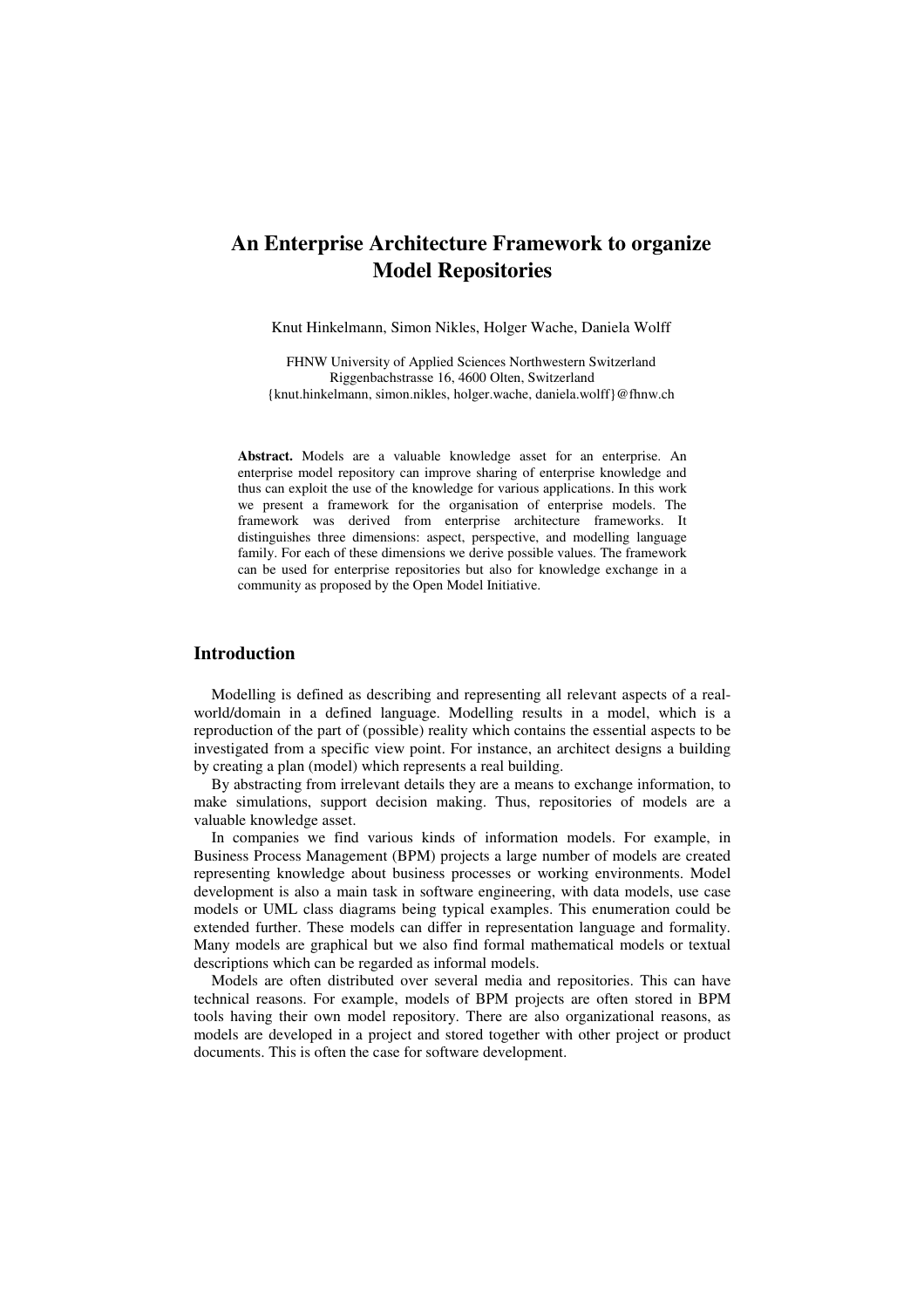In Hinkelmann et al. (2010) we propose an enterprise repository consisting of a linked models together with relations to real data and object. The Open Models Initiative (OMI) is an initiative that is not restricted to an enterprise but "intends to establish a community of people who focus on the creation, maintenance, modification, distribution, and analysis of models." (Karagiannis et al. 2008).

To exploit the knowledge represented in models it is important to organize the repository - being it restricted to a project, an enterprise or open like the OMI - in order to allow for effective and efficient storage and retrieval of models. Metadata are a common approach for describing resources in a repository that can be enhanced by knowledge organization methodologies like thesauri, taxonomies or even ontologies.

In the following we present a framework for organizing enterprise model repositories that is based on enterprise architecture frameworks. The framework builds on work in the plugIT project, where we used a similar approach to compare modelling languages.

It is our idea to use our proposed framework in order to support the Open Models Initiative (OMI). In the basics the OMI needs to store its open models in a repository – the OMI repository. The annotation of the models with terms from this framework simplifies the retrieval of the stored models and helps to compare models even if they are modelled in different modelling languages.

To motivate our approach we come back to the analogy to architects as it was already used by Zachman in his seminal paper (Zachmann 1988): There may be several different plans all about the building but focussing a specific viewpoint: A plan which contains all the plugs and wires in a building is used by an electrician for the electric installation, or a plan that shows the water taps. From this, Zachman derived a two-dimensional distinguishing perspectives and aspects to organize the models of a enterprise architecture.

In addition to these two dimensions we use a further one that refers to the compatibility of the modelling languages. Thus we have at least three dimensions (see **Fig. 1**):

The framework, however, can also be used as knowledge structure. The framework classifies models, modelling languages and tools according to several dimensions – depicted in

- **Perspectives** this dimension helps to clarify the role of the user and the application fields of the model
- **Aspects** this dimension is about what should be modelled and thus deals with the application fields and the modelling concepts
- **Language families** this dimension groups models according to their modelling languages which are based on a common philosophy.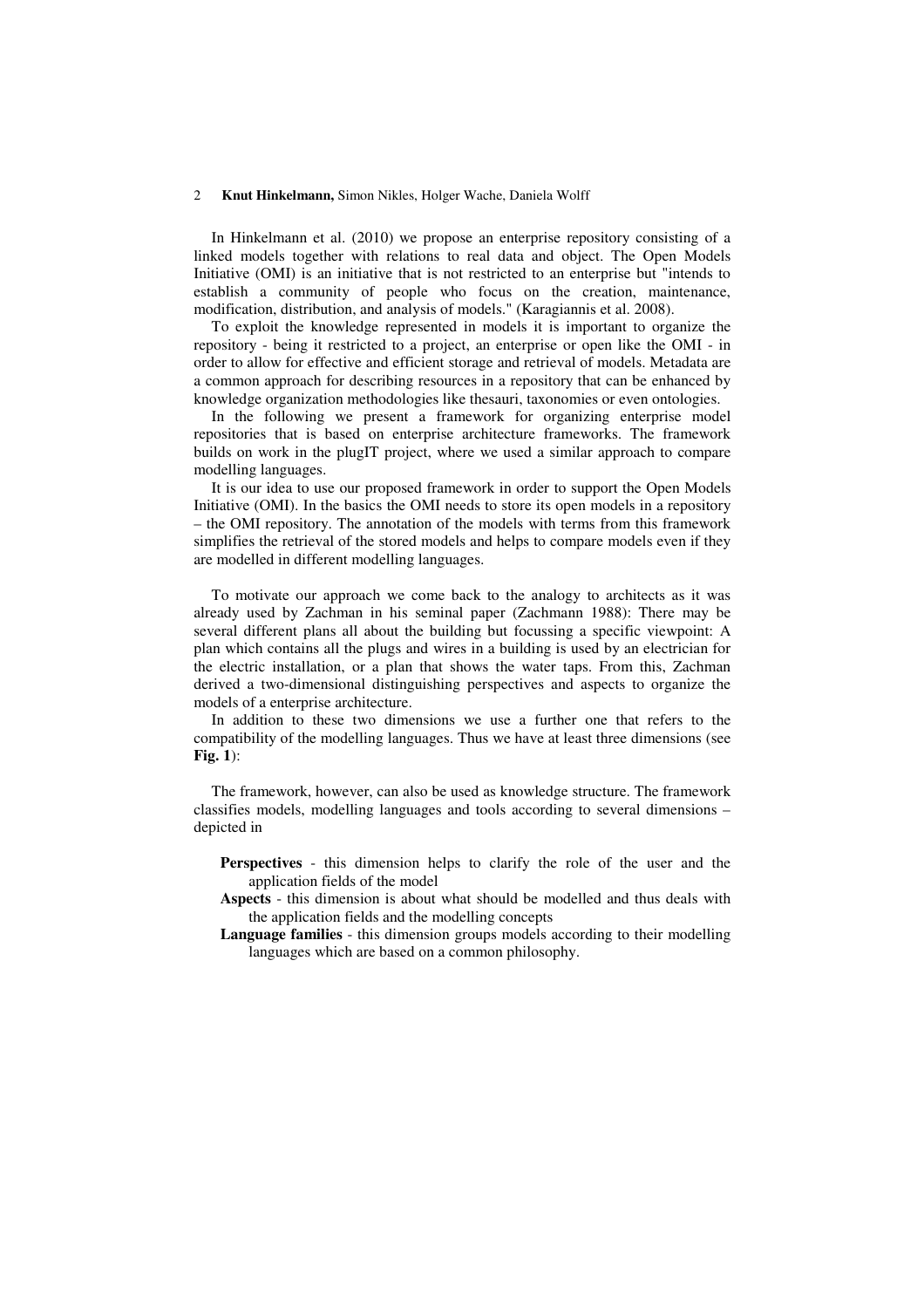

#### **An Enterprise Architecture Framework to organize** Model Repositories 3

**Fig. 1** The dimensions of the classification framework

In the following, we first motivate, why we selected these dimensions. Then we explain each of these dimensions before we synthesize a proposal for a framework.

## **Dimensions of the Modelling Organisation Framework**

The model organization framework must allow for organizing knowledge models of any business-related topic. These topics correspond to the aspects of a enterprise architecture. Different stakeholders or roles have different viewpoints on each of these aspects. For the owner of an enterprise only those elements are of interests that correspond to the strategy and the business model while a programmer focuses on implementation details. This results in a two-dimensional structure where each aspect can be viewed from different perspectives.

There are various frameworks for describing the elements of an enterprise architecture like the Zachman Framework (Zachman 1987), the ARIS Architecture for Information Systems (Scheer 1999), the BPMS Framework (Karagiannis 1995, 1996) or The Open Group Architecture Framework TOGAF (Open Group 2009).

In the following we look at some of the frameworks in more details. **Fig. 2.** shows the two dimensions of the Zachman framework. The columns correspond to the different aspects and the rows correspond to the perspectives. The cells of the structure show examples of models and the main concepts to be represented in these models.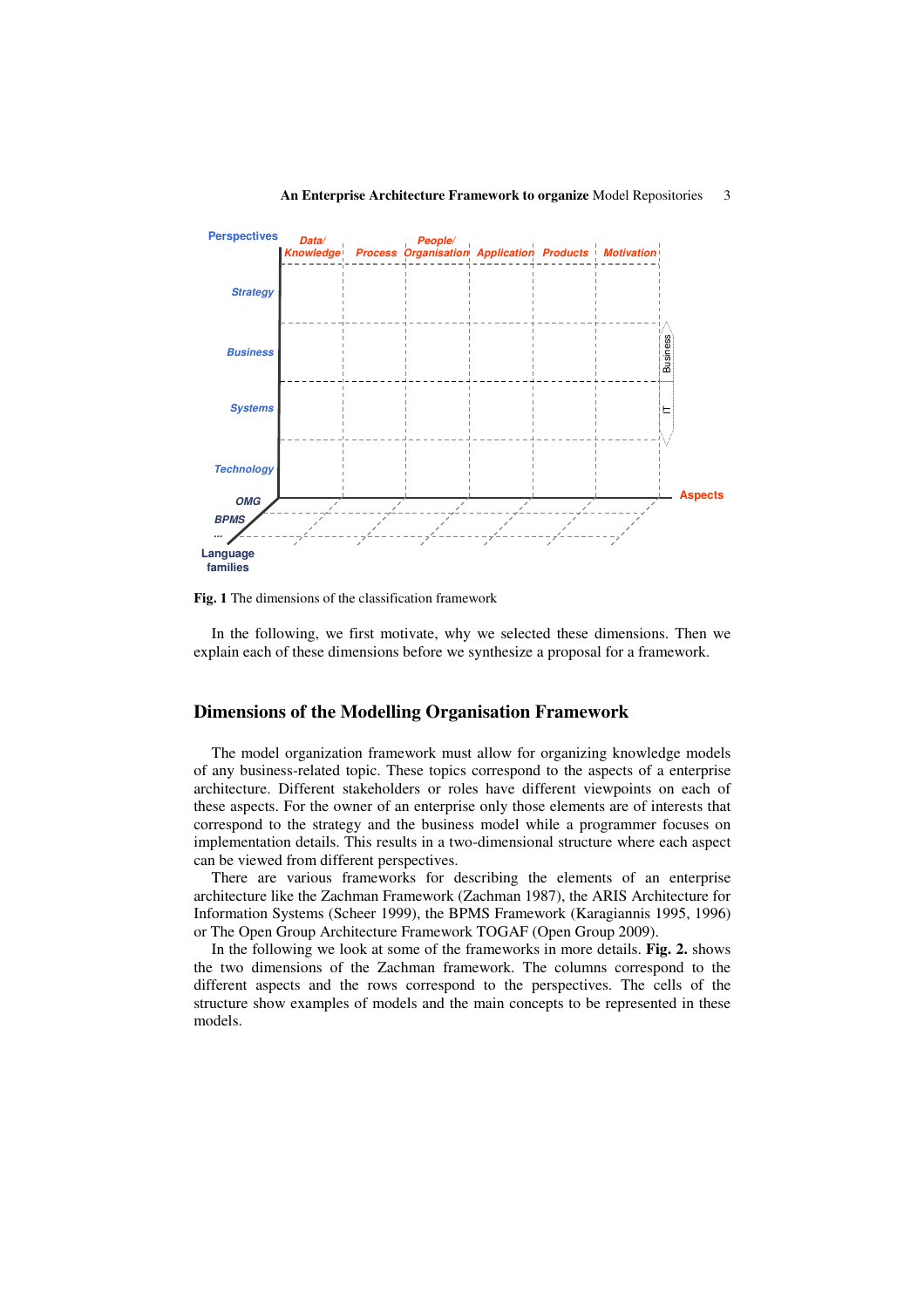

**Fig. 2.** Perspectives and aspects of the Zachman framework (Zachman 2009)

These two dimensions can also be found in the business process management frameworks. The ARIS Architecture for Integrated Information Systems (Scheer 1999) distinguishes between views and descriptive levels, which correspond to aspects and perspectives, respectively. In **Fig. 3.** the aspects (views) are represented as boxes and the perspectives (descriptive levels) as levels in these boxes. PROMET (Österle 1995) has three perspectives and several aspects.



**Fig. 3.** Perspectives and aspects of the BPM Frameworks ARIS (Scheer 1999) and PROMET (Österle 1995)

For the BPMS approach (**Fig. 4.** ) the perspectives correspond to the sub processes of business process management while the aspects depend on the application scenario. For the business process management of ADONIS<sup>®</sup> the aspects correspond to the core elements.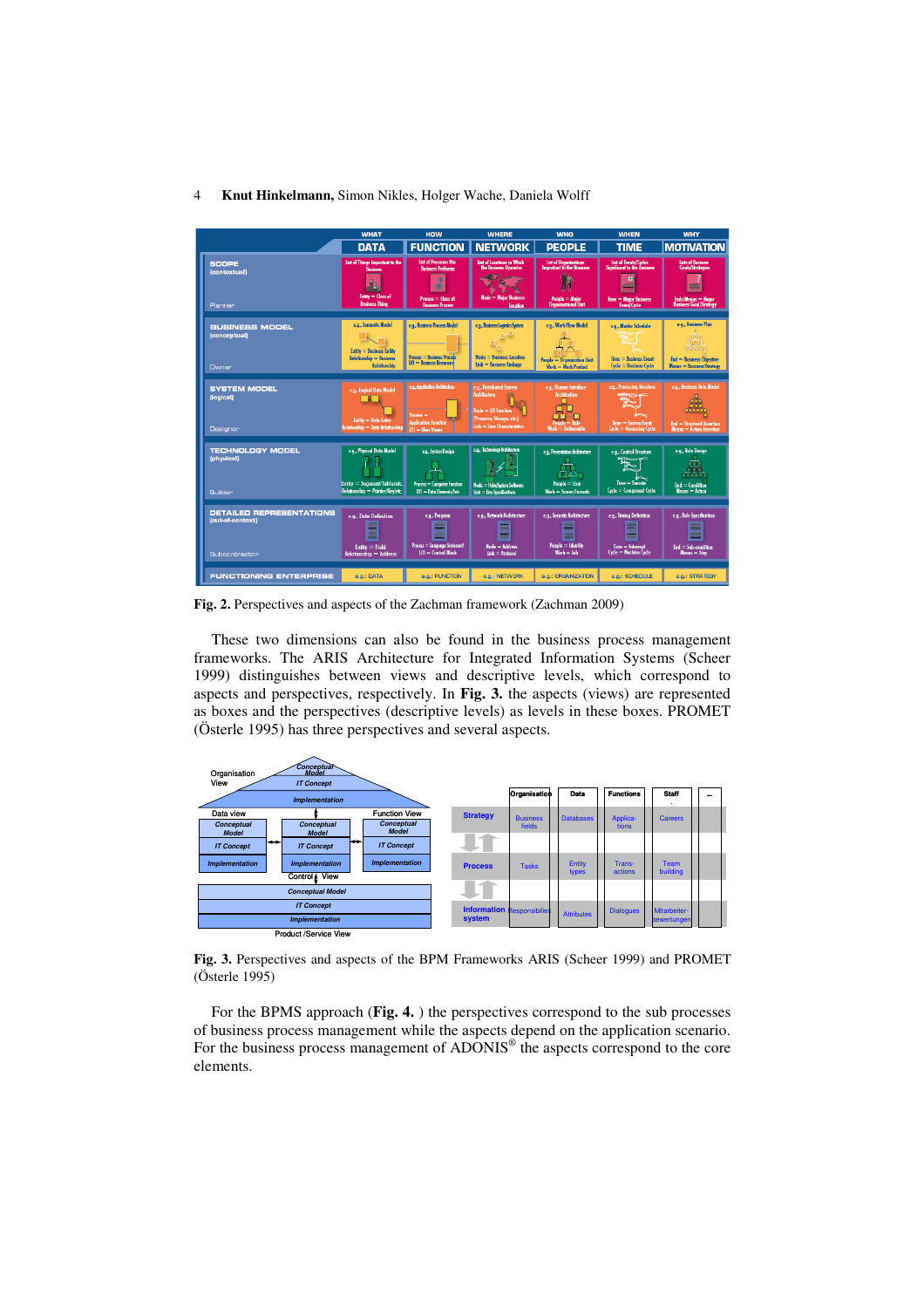

#### **An Enterprise Architecture Framework to organize** Model Repositories 5

**Fig. 4.** Aspects and perspectives of BPMS

### **The Perspective Dimension**

The perspective dimension helps to clarify the role of the stakeholders or roles for which the model is intended. From the different perspectives, each representation is different in nature, in content and in semantics from the others. The various frameworks differ in the number and roles of the different perspectives. In the following we will first give a short overview of the perspectives found in the various frameworks and then present the perspectives we chose here.

- Derived from the analogy to classical architecture, the Zachman framework (Zachman 1987) distinguishes five perspectives:
	- o Scope: the perspective of the planner
	- o Business Model: the perspective of the business owner
	- o System Model: The perspective of the designer
	- o Technology Model: The perspective of the builder
	- o Detailed Representation: The perspective of the subcontractors
- The Open Group Architecture Framework TOGAF (Open Group 2009) has also a distinction that corresponds to the perspectives; it distinguishes
	- o Business Architecture
	- o Data/information Architecture
	- o Application Architecture
	- o Technology (IT) Architecture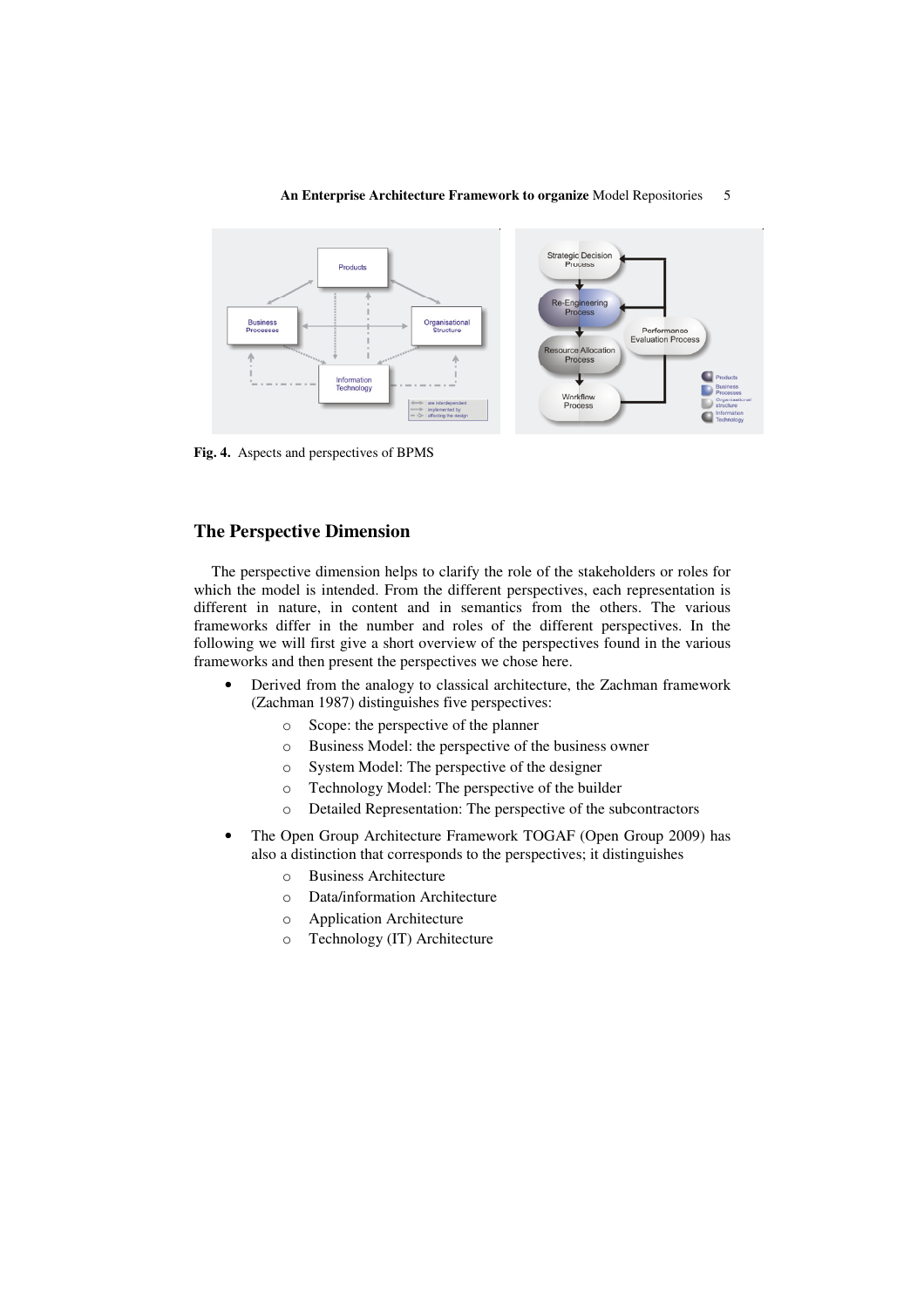- The description levels of the ARIS framework represent phase of development and correspond to these perspectives:
	- o Conceptual model: Here the business view of modelling is realized.
	- o IT concept: In this phase the design tasks for the respective views are performed (e.g. module design or relational schema)
	- o Implementation: realization with IT (e.g. program flow, physical network implementation, …)
- In the BPMS approach (Karagiannis 1995) the perspectives correspond to the sub processes of business process management:
	- o Strategic Decision: The perspective of the business owner
	- o Re-Engineering: the perspective of the process owner and designer
	- o Resource allocation: the perspective of process implementation taking into account IT related issues
	- o Workflow: the perspective of the process execution
	- o Performance evaluation: the perspective of the controller
- The Model-driven architecture of the OMG distinguishes between three levels which also correspond to perspectives. On each level OMG defines specifications and modelling languages describing different aspects of the enterprise with increasing technological details (OMG 2003):
	- o CIM Computation-Independent Model
	- o PIM Platform-Independent Model
	- o PSM Platform-Specific Model
- The PROMET approach also distinguishes three perspectives. Compared to the OMG and ARIS framework, however, the focus is more on the business level: Strategy, Business Processes, Information Systems

Our framework is intended to support all these perspectives. However, as these frameworks use different terminology we need to harmonize it. After introducing our perspectives now we will show in Table 1 how the perspectives of different frameworks can be mapped onto our perspectives.

 As enterprise architectures and models can be used for the alignment of business and IT, the distinction of the business and IT perspectives is important. We decided to further divide the business perspective into strategy and business, because the strategy of a company determines the business and both business and IT have to be compliant with the strategy. On the IT level we distinguish between system and technology models, where the last one contains more technology and implementation details. Thus, in our classification scheme we distinguish four different perspectives, two for business and two for IT: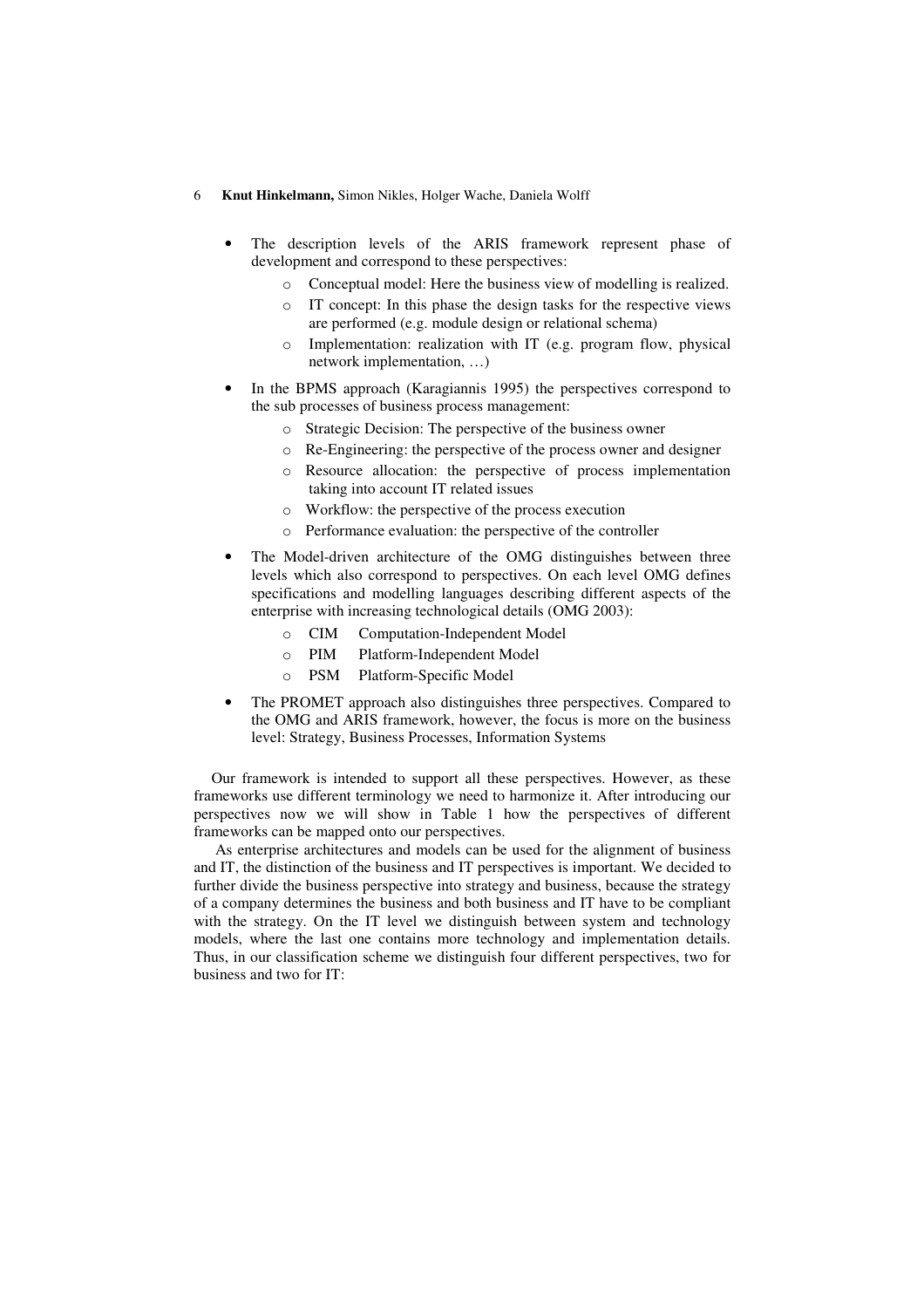- **Strategy** the perspective of the business owners. They outline the major objective of the company and how to achieve them in general.
- **Business** the perspective of the business professional. Strategic objectives have to be deployed in the daily business. Business engineers for example model at this layer the processes and describe how a product of the company has to be produced.
- **Systems** the perspective of the systems engineer. On this level, software components, servers, workflow models etc are represented. It is independent of a specific platform, programming language, operating system etc.
- **Technology** the perspective of the IT professional; it roughly corresponds to the platform specific model of OMG.

The following table relates the perspectives of the different frameworks to the four perspectives we will use in this paper.

| plugIT          | Zachman         | <b>BPMS</b> | <b>ARIS</b> | <b>TOGAF</b>    | OMG        | <b>PROMET</b> |
|-----------------|-----------------|-------------|-------------|-----------------|------------|---------------|
| Strategy        | Scope           | Strategy    | Conceptual  |                 |            | Strategy      |
|                 |                 |             | Model       |                 |            |               |
| <b>Business</b> | <b>Business</b> | $Re-$       |             | <b>Business</b> | <b>CIM</b> | Processes     |
|                 | Model           | Engineering |             | Architecture    |            |               |
| System          | System          | Resource    | IT Concept  | Information/    | PIM        | Information   |
|                 | Model           | Allocation  |             | Application     |            | Systems       |
|                 |                 |             |             | Architecture    |            |               |
| Technology      | Technology      | Workflow    | Implemen-   | Technology      | <b>PSM</b> |               |
|                 | Model           |             | tation      | Architecture    |            |               |
|                 | Detailed        | Performance |             |                 |            |               |
|                 | Model           | Evaluation  |             |                 |            |               |

**Table 1.** Relating the perspective dimension of several frameworks

It should be kept in mind that the representations from the different perspectives do not correspond to different levels of details – level of detail is an independent variable, varying within one representation. As a consequence, for example, the perspective "detailed model" of Zachman is not seen as an own perspective in our model but is merged with the technology perspective. Further the performance evaluation of BPMS takes into account performance figures from business and IT and thus is not considered a perspective of its own.

# **The Aspects Dimension**

Aspects describe the application fields of the modelling languages. Similar to the perspectives, there is no generally agreed upon set of aspects in the various frameworks for enterprise architectures. For our framework we use the following aspects: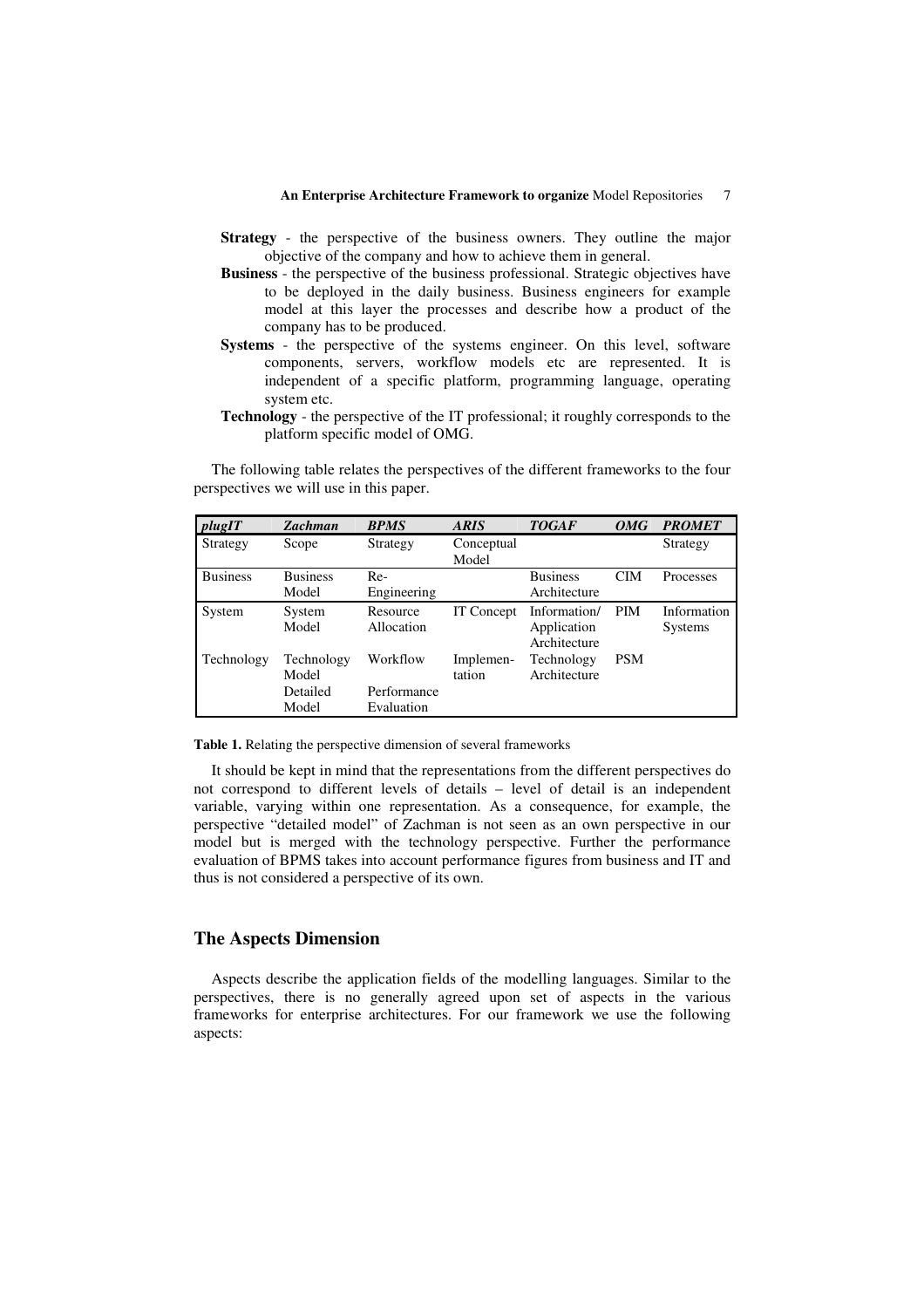- **Data/Knowledge** this aspect describes the data, information and knowledge being used. Zachman only called this aspect data, but since there is no explicit knowledge aspect and while knowledge builds on data and information we added knowledge to this dimension.
- **Process**  processes coordinate the tasks of a company and explain at different abstraction levels how and in which order tasks have to be performed. It corresponds to Zachman's Function perspective.
- **People/Organisation** people act in an organisational environment which is described by this aspect.
- **Applications** the models for this aspect describe IT systems, applications and their connections in a network environment. The aspect includes Zachman's Network.
- **Products** this aspect describes the features of products and services of an enterprise. This is important because products and services of an enterprise determine the processes and business model and thus should be represented explicitly. The product aspect is not available in Zachman's framework but can be found in business process management frameworks like ARIS and BPMS.
- **Motivation** enterprises do not or should not act randomly. When an enterprise executes a business process or applies a business rule, it should be able to say why. This is modelled in the motivation perspective.

The aspects of the other frameworks can be mapped onto our aspects. However, compared to Zachman there are two main differences. First we do not use time as an aspect of its own. Although time is an important metadata, models of time are part of an enterprise repository. We use time as a metadata as it is used also for Dublin Core or in combination with processes (order of activities, cycle time, working time). Instead we added the product aspect that can also be found in ARIS and BPMS. It is important to represent products, because their production, delivery, storage etc. is the main task of enterprises and thus should be represented explicitly.

Worth mentioning is also the renaming of the data dimension to data/knowledge. This is due to the fact that knowledge is not explicitly mentioned in any of the frameworks. Although it is often argued that knowledge is related to humans, the organizational structure (where people are modeled) does not cover any topics or skills of the people. As already shown by Newell (1982) knowledge should be separated from its representation and consequently should not be unified with the source (in this case the human). Newell therefore introduced the knowledge level. As for modelling knowledge similar models are used as for data modelling and to avoid the distinction of information, data and knowledge we combined these aspects into one dimension.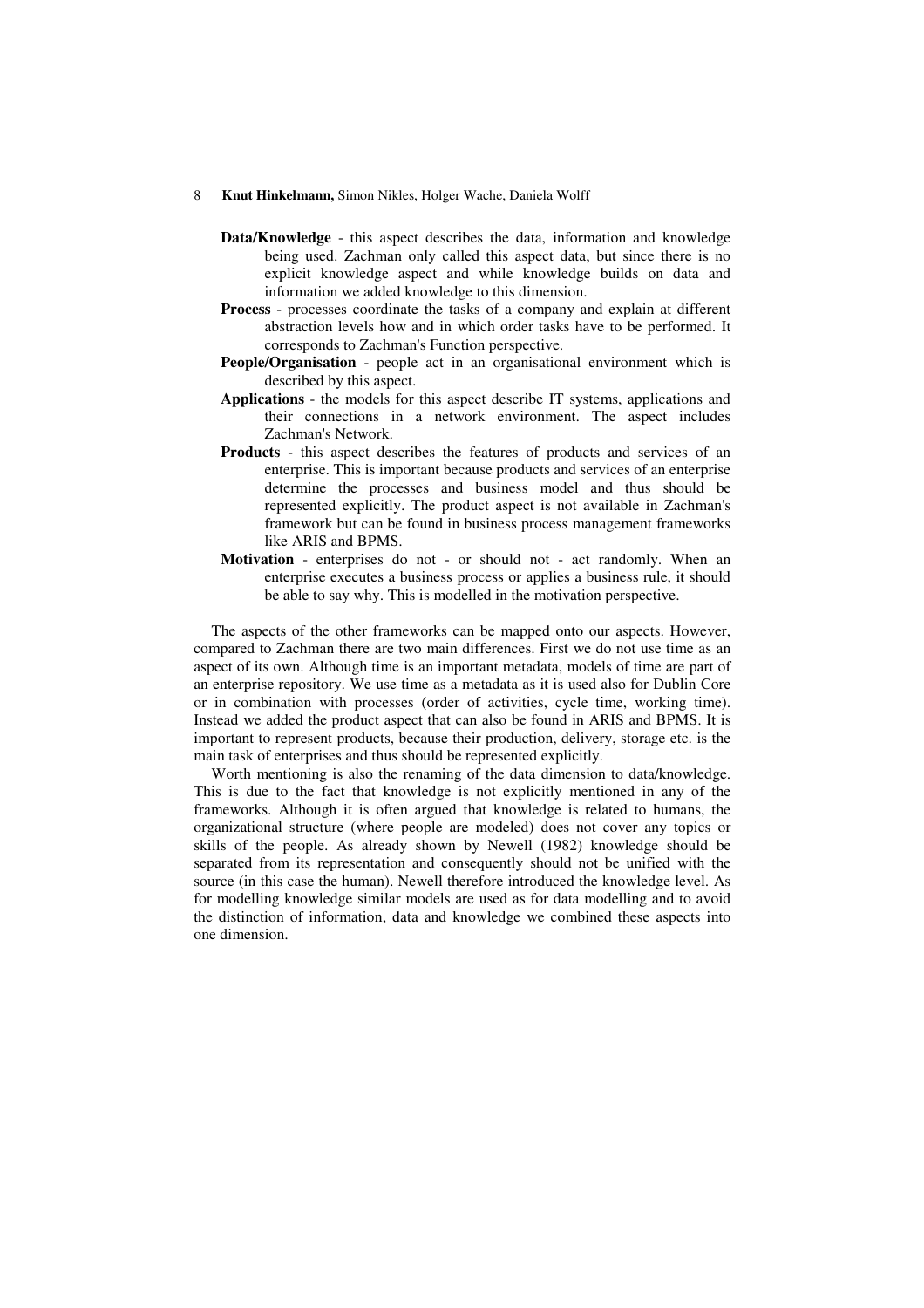### **Modelling Languages and the Language Families Dimension**

Standardisation bodies, communities and tool vendors offer modelling languages based on a common "philosophy" or methodology. Most often, these languages support references or mapping to models representing several aspects or perspectives. Important providers and developers of modelling languages are standardisation bodies:

- Object Management Group (OMG; http://www.omg.org/) the OMG is the most important standardisation organisation. It develops, for example, the Unified modelling language UML which is a language family mainly dealing with various aspects for the IT level (OMG 2009b). A second family of languages deals more with the business level. This family includes for example the Business Process Modelling Notation BPMN (OMG 2008) and Semantics of Business Vocabulary and Business Rules (SBVR) which defines a terminology for documenting the business vocabularies, business facts and business rules (OMG 2009).
- W3C (http://www.w3.org) the World Wide Web consortium defined standards both for modelling data and knowledge (e.g. XML, RDF, OWL) as well semantic representation of processes, services and rules with the objective to access and distribute them via internet.
- OASIS provides standards for modelling processes and Web Services like the Business Process Execution Language BPEL and the Web Service Description Languages WSDL (OASIS 2007).

A second source of language developers are vendors of modelling tools:

- Vendors of business process management tools like IDS Scheer with the ARIS tool (http://www.ids-scheer.com/en/ARIS/) or BOC with the Management Office (http://www.boc-eu.com/) offer modelling languages for several aspects and perspectives.
- Vendors like ILOG or Fair Isaac concentrate on rule modelling and offer several representation formalisms with their Business Rules Management systems.

This list covers standardisation bodies as well as relevant tool providers but is by far not complete.

The term modelling language is not as clearly defined as it can be regarded as model type or are a group of model. For instance, the OMG calls the Unified Modelling Language UML a language, but it consists of several diagrams. On the other hand, the Web Ontology Language OWL and the Semantic Web Rule Language are both called language although they are closely related as OWL concepts are constituents of SWRL rules. To clarify the terminology we distinguish between modelling languages and language families.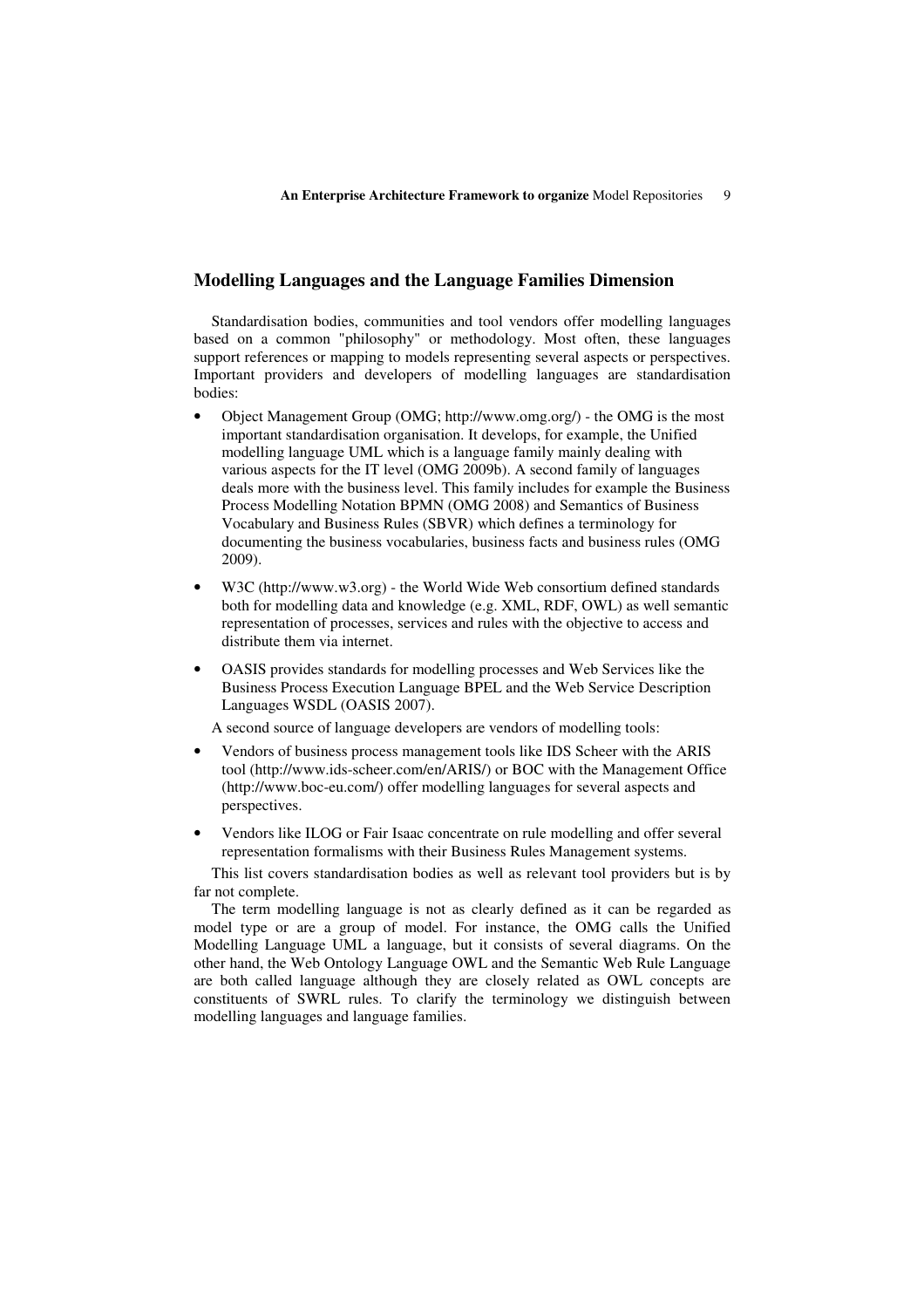- A language *family* is a set of modelling languages that based on a common "philosophy" or methodology. Often there are relations, references and dependencies between languages of the same family. In this sense, UML is a language family. Roughly speaking, the set of languages offered by a standardisation body or vendor that is based on a common methodology or that have a common meta-meta-model are language families.
- A modelling *language* consists of modelling elements, relations and attributes that can be used together. It thus corresponds to a model type or diagram type. For example, languages OWL, EPC, BPEL or WSDL are modelling languages in this sense. The different diagrams of UML like Class diagrams, object diagrams or activity diagrams are also modelling languages in this sense.

We use the language families as a dimension in our framework. This allows us to examine together all those modelling languages that have the same paradigm. This is important for practical reasons: In a project one often decides for a specific modelling paradigm or a specific tool to model with. Then it is important to be able to retrieve and reuse exactly those models that are in line with this decision. The modelling language can also be added as metadata for models.

# **Relations between the dimensions**

The different dimensions are orthogonal. **Fig. 5.** illustrates the topics of different models. Although all every combination is labelled, there does not necessarily exist a model. For instance, there is no model for product at Information system level. Also, there is not a direct corresponding model for relating the IT aspect at the strategic perspective layer.



**Fig. 5.** Models associated to perspectives and aspects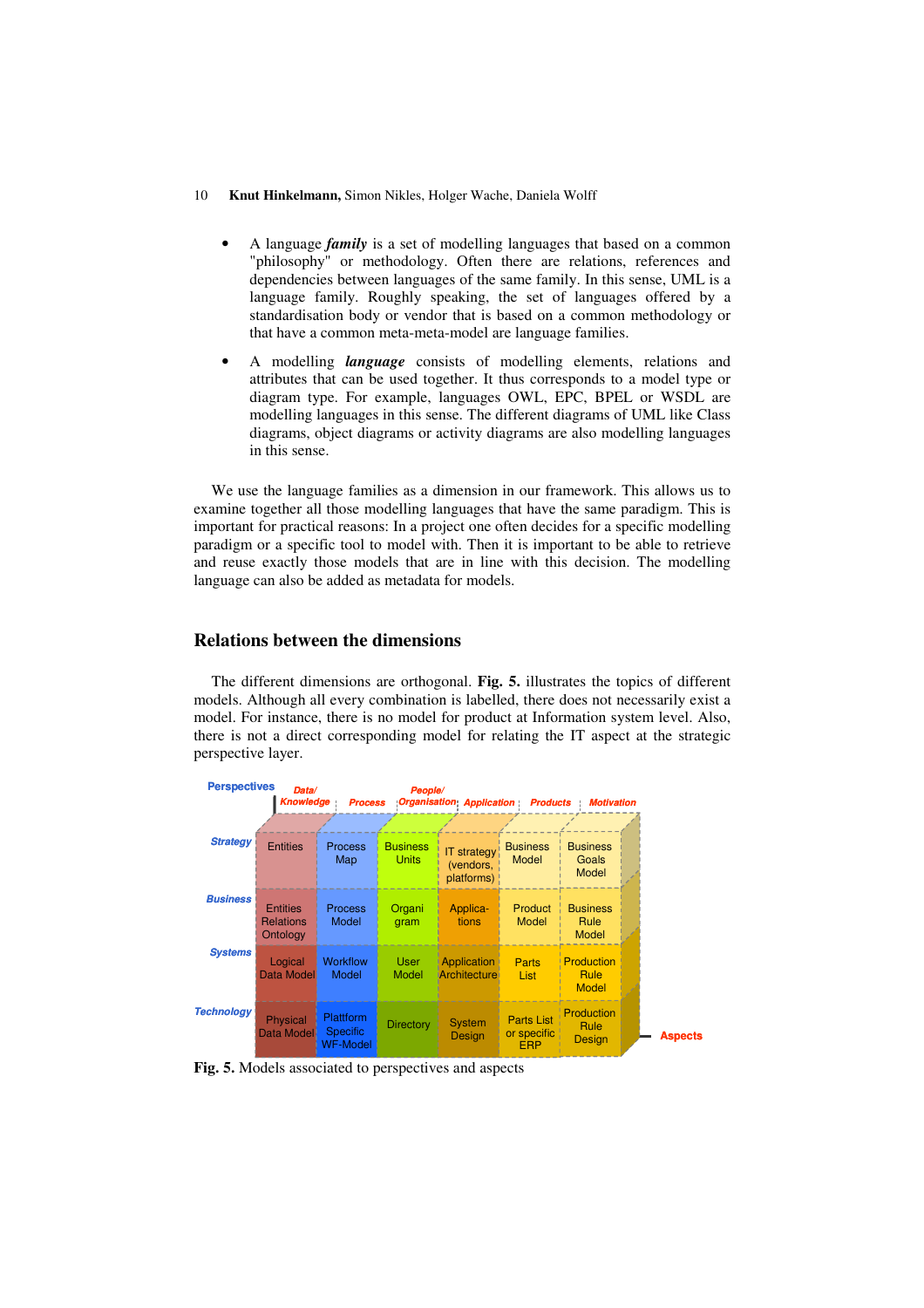### **How to use the Framework**

To store and retrieve resources in a repository – for example models in a repository of the Open Model Initiative (OMI) – it is common to use metadata for describing the resources. Dublin Core (DCMI 2008) is a well-known metadata standard consisting of 15 elements in standard Dublin Core which are extended and refined for qualified Dublin core. Examples of Dublin Core elements are creator, subject, title, type or data (which can be refined to created, modified, valid, issued etc).

The dimensions of our framework can be regarded either as additional metadata elements specific for enterprise models or as encoding schemes for subject (perspective and aspect) or type (language family). Please note that it is allowed to use the other frameworks like the Zachman framework by mapping their perspective and aspects to our framework.

When a model is stored in the repository (like the OMI repository), a value is given for each of these elements. Assume we store a model for the sales process which is represented in BPMN, we would store at least the following metadata:

| creator:            | Knut Hinkelmann |
|---------------------|-----------------|
| aspect:             | Process         |
| perspective:        | <b>Business</b> |
| language family:    | OMG             |
| modelling language: | <b>BPMN</b>     |
| created:            | June 24, 2010   |
|                     |                 |

A class diagram for a CRM system could have the following metadata:

| creator:            | Daniela Wolff  |
|---------------------|----------------|
| aspect:             | Data/Knowledge |
| perspective:        | System         |
| language family:    | UML            |
| modelling language: | Class Diagram  |
| created:            | June 28, 2010  |

In addition to representing the three dimensions of the framework as metadata elements we could also use them as a basis for a graphical interface to browse a model repository: By clicking for example on a specific aspect, all models representing these aspects are listed. By clicking on a specific cube all models for the intersection are shown. For example, if a user clicks on the cube for "Process - Business" all process models from the business perspective are listed.

A user interface following this principle has already been implemented in the modelling language wiki system of the plugIT project 1 . This wiki contains a state of the art for modelling languages. The graphical interface is used to browse the modelling languages by selecting the perspectives or aspects the language should be suitable for.

 $\overline{a}$ 

<sup>1</sup> http://plug-it.org/plugITwiki/index.php5/Main\_Page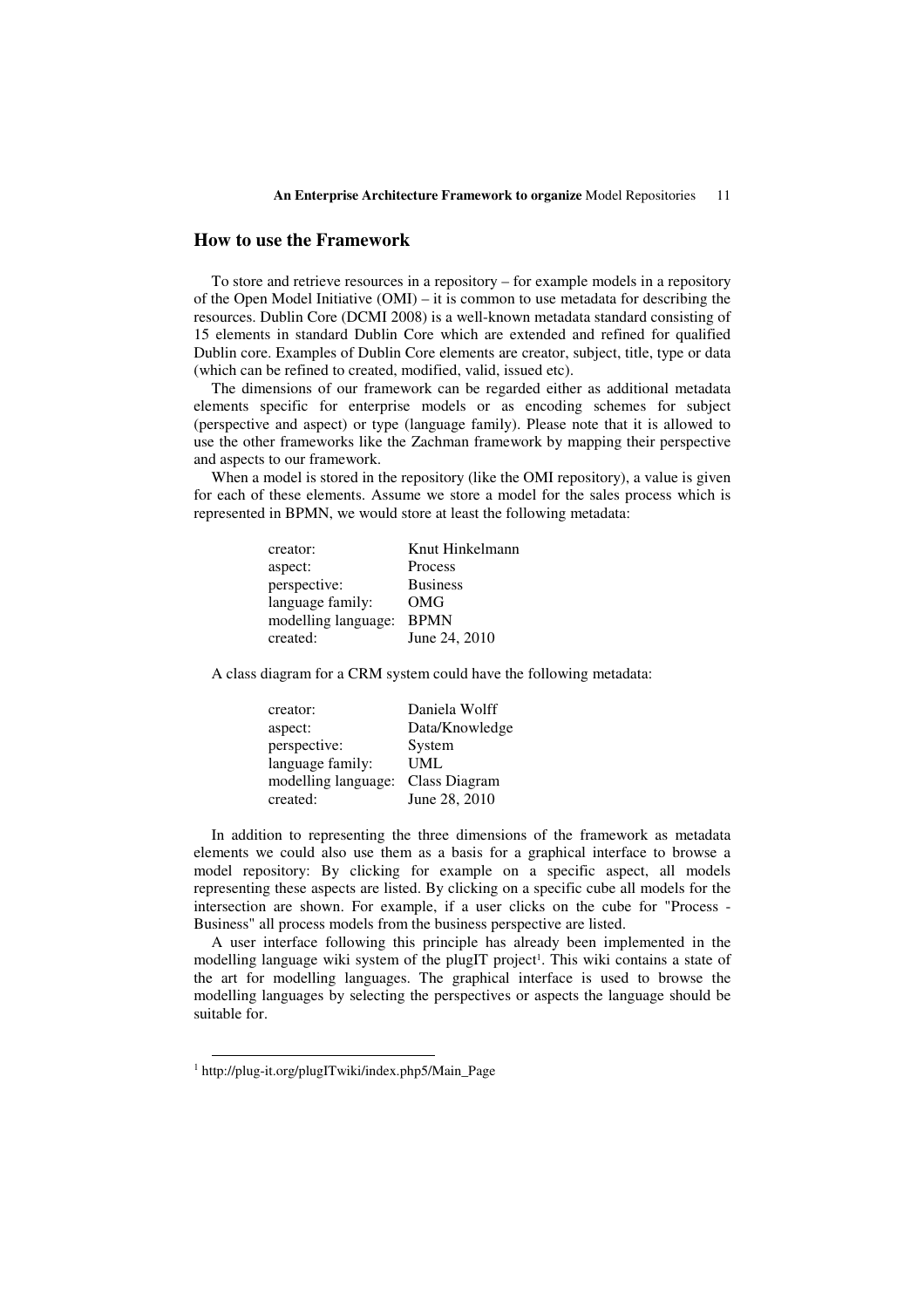As an entry point the framework is visualized as a clickable image map corresponding to **Fig. 5** where each perspective, aspect and cube is clickable what leads to a list of all corresponding models as shown in **Fig. 6.**



#### **Fig. 6.** Screenshot of the classification framework

The functionality of a Semantic Media Wiki (SMW) is used, to support stronger relationships between pieces of information (Barrett 2009). The models can be annotated with aspects and perspectives and retrieved with intricate queries, such as "Get all models of the aspect process with the perspective business".

In future the SMW may be extended by not only classifying the models but also providing further information to models, e.g. links to modelling tools allowing viewing or editing this kind of model, links to the specification of the modelling language, links to best practices how to use this model, or access to the models stored in the OKM repository. Even the last point offers a very nice entry point into the repository of the OMI.

# **Conclusion**

In order to exploit the knowledge asset contained in enterprise models, storage and retrieval of the models should follow general, easy to understand and agreed-upon principles.

In particular graphical models are a general means to represent knowledge with the intention to make it understand. An enterprise model repository can improve sharing of enterprise knowledge in a company. It also exploits the use of the knowledge for various applications. For example, in the plugIT project, an IT-Socket is developed that uses enterprise models in order to support the alignment of business and IT (Woitsch et al. 2009). The Next Generation Modelling Framework, also developed in plugIT, allows for collaborative modelling integrating both different model repositories and different modelling tools.

In this work we presented a framework for organisation enterprise models. The framework was derived from enterprise architecture frameworks. It can be used for enterprise repositories but also for knowledge exchange in a community as proposed by the Open Model Initiative.